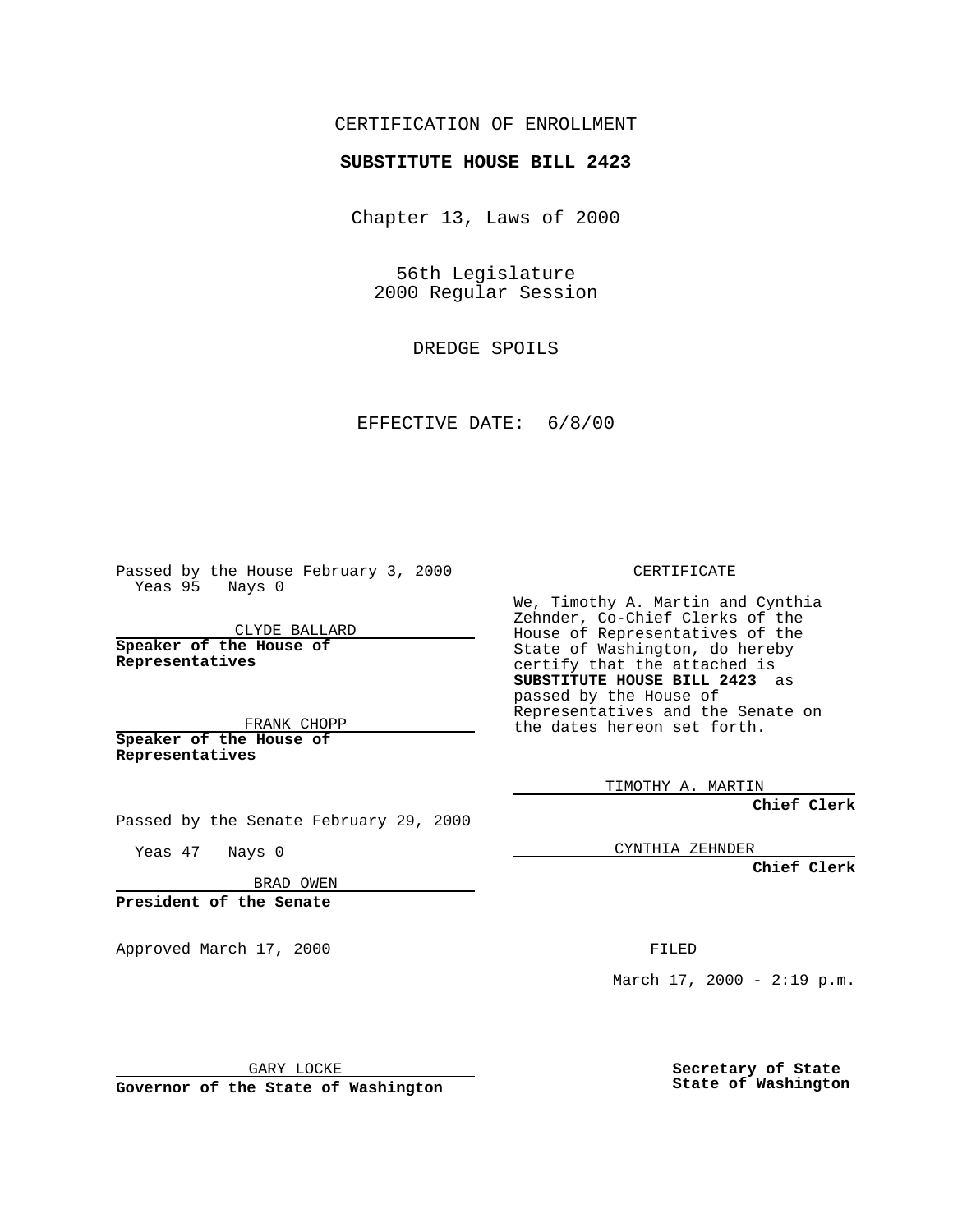## **SUBSTITUTE HOUSE BILL 2423** \_\_\_\_\_\_\_\_\_\_\_\_\_\_\_\_\_\_\_\_\_\_\_\_\_\_\_\_\_\_\_\_\_\_\_\_\_\_\_\_\_\_\_\_\_\_\_

\_\_\_\_\_\_\_\_\_\_\_\_\_\_\_\_\_\_\_\_\_\_\_\_\_\_\_\_\_\_\_\_\_\_\_\_\_\_\_\_\_\_\_\_\_\_\_

Passed Legislature - 2000 Regular Session

## **State of Washington 56th Legislature 2000 Regular Session**

**By** House Committee on Natural Resources (originally sponsored by Representatives Pennington, Hatfield, Boldt and Haigh)

Read first time 01/28/2000. Referred to Committee on .

 AN ACT Relating to dredge spoils; amending RCW 79.90.160; and adding a new section to chapter 47.04 RCW.

BE IT ENACTED BY THE LEGISLATURE OF THE STATE OF WASHINGTON:

 NEW SECTION. **Sec. 1.** A new section is added to chapter 47.04 RCW to read as follows:

 The legislature finds and declares that the December 20, 1993, Washington state conveyance of the Mt. St. Helens recovery program, CR601F site, to the city of Castle Rock, should be amended to enable the city to use dredge spoil revenues for recreational purposes adjacent to the Cowlitz river in the city limits of Castle Rock, and also those other properties owned by the city of Castle Rock that are adjacent to the Cowlitz river.

 The legislature further declares that the department of transportation shall execute sufficient legal release to accomplish the following:

 (1) Dredge spoil revenues from the CR601F site must be dedicated for recreational facilities and recreational administration cost 18 throughout the defined area listed above;